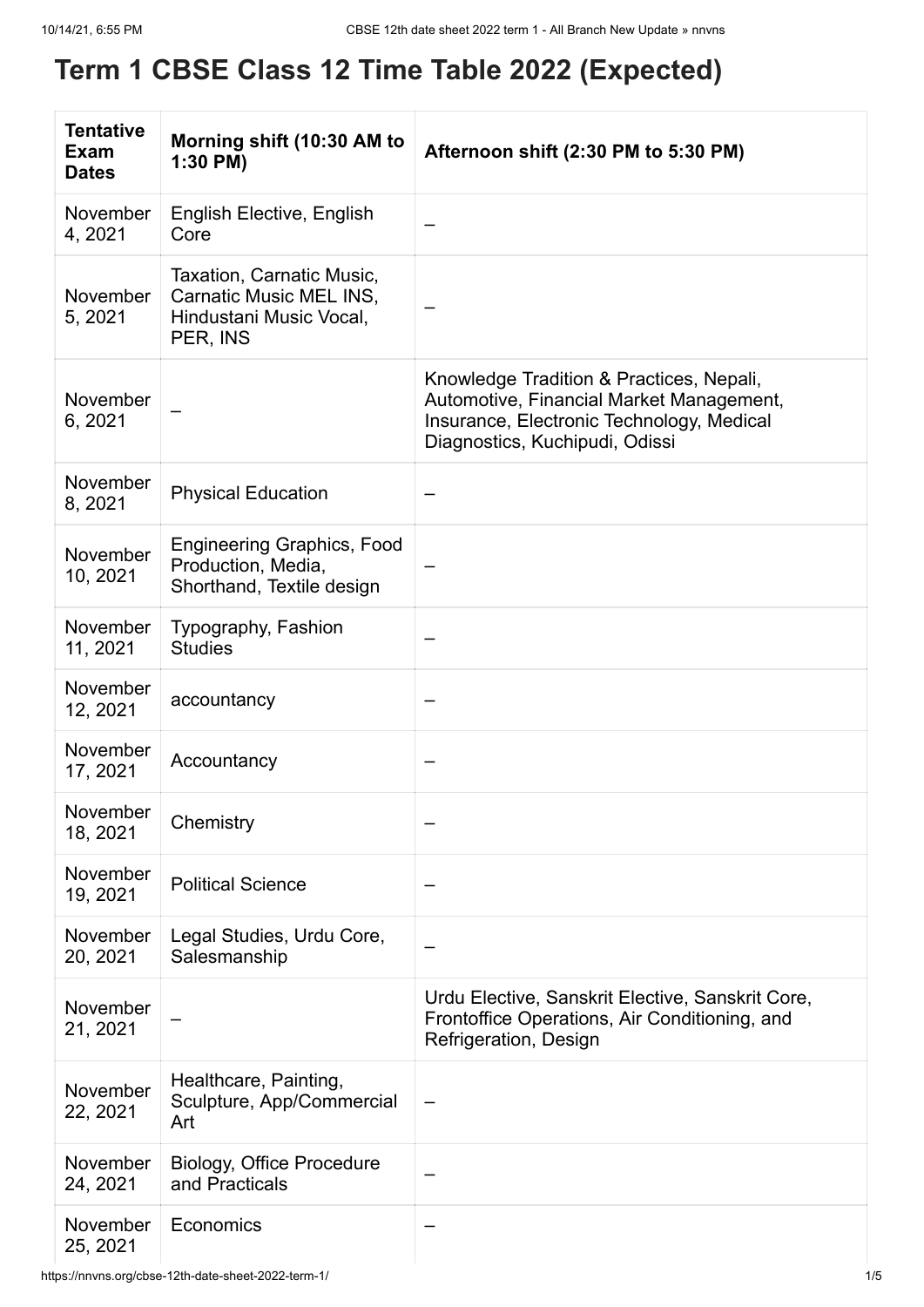| November<br>27, 2021 | French                                                                                                             | Horticulture, Electrical Technology, Cost Accounting,<br>Shorthand, Music Production, Food Nutrition and<br>Dietetics, Early Childhood Care                                   |
|----------------------|--------------------------------------------------------------------------------------------------------------------|-------------------------------------------------------------------------------------------------------------------------------------------------------------------------------|
| November<br>28, 2021 | Sociology                                                                                                          |                                                                                                                                                                               |
| November<br>29, 2021 | <b>Informatics Practical (New</b><br>and Old), Computer<br>Science (New and Old),<br><b>Information Technology</b> |                                                                                                                                                                               |
| November<br>30, 2021 | Mathematics, Applied<br>Mathematics (Acad and<br>Skill)                                                            |                                                                                                                                                                               |
| December<br>1, 2021  | Hindi Elective, Hindi Core                                                                                         |                                                                                                                                                                               |
| December<br>2, 2021  | Web Application, Tourism                                                                                           |                                                                                                                                                                               |
| December<br>3, 2021  | Geography                                                                                                          |                                                                                                                                                                               |
| December<br>4, 2021  | Punjabi, Bengali, Marathi,<br>Arabic, Telugu Telangana,<br>Japanese                                                |                                                                                                                                                                               |
| December<br>5, 2021  | Psychology                                                                                                         |                                                                                                                                                                               |
| December<br>7, 2021  | Home Science                                                                                                       |                                                                                                                                                                               |
| December<br>8, 2021  | <b>Physics, Applied Physics</b>                                                                                    |                                                                                                                                                                               |
| December<br>9, 2021  | Banking, Graphics, Kathak<br>dance, Bharatnatyam<br>dance, Yoga                                                    |                                                                                                                                                                               |
| December<br>10, 2021 | History                                                                                                            |                                                                                                                                                                               |
| December<br>11, 2021 | Entrepreneurship,<br>Biotechnology, Library and<br>Info Science, Beauty and<br>Wellness, Agriculture               |                                                                                                                                                                               |
| December<br>12, 2021 | National Cadet Corps,<br>Marketing, Geospatial<br>technology                                                       |                                                                                                                                                                               |
| December<br>14, 2021 | Retail, Mass Media Studies                                                                                         | Tamil, Telugu, Sidhi, Gujarati, Manipuri, Malayalam,<br>Odia, Assamese, Kannada, Tibetan, German,<br>Rusian, Persian, Limbu, Lepcha, Bodo, Tangkhul,<br>Bhutia, Spanish, Mizo |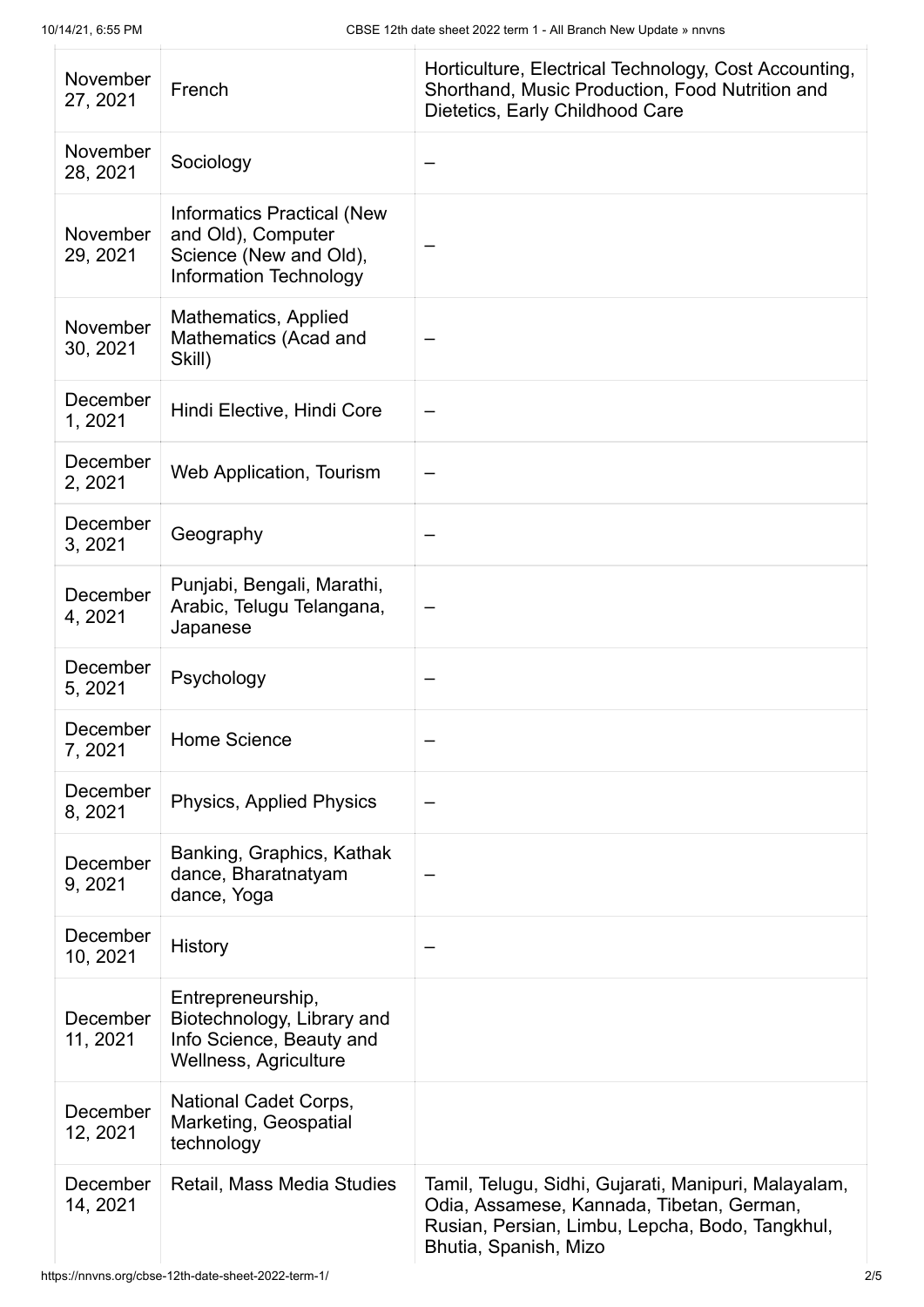## **Term 2 CBSE Class 12 Time Table 2022 (Tentative)**

| <b>Tentative</b><br>Exam<br><b>Dates</b> | Morning shift (10:30 AM to<br>$1:30$ PM)                                                    | Afternoon shift (2:30 PM to 5:30 PM)                                                                                                                                |
|------------------------------------------|---------------------------------------------------------------------------------------------|---------------------------------------------------------------------------------------------------------------------------------------------------------------------|
| March 4,<br>2022                         | English Elective, English<br>Core                                                           |                                                                                                                                                                     |
| March 5,<br>2022                         | Taxation, Carnatic Music,<br>Carnatic Music MEL INS,<br>Hindustani Music Vocal,<br>PER, INS |                                                                                                                                                                     |
| March 6,<br>2022                         |                                                                                             | Knowledge Tradition & Practices, Nepali,<br>Automotive, Financial Market Management,<br>Insurance, Electronic Technology, Medical<br>Diagnostics, Kuchipudi, Odissi |
| March 8,<br>2022                         | <b>Physical Education</b>                                                                   |                                                                                                                                                                     |
| March<br>10, 2022                        | <b>Engineering Graphics, Food</b><br>Production, Media,<br>Shorthand, Textile design        |                                                                                                                                                                     |
| March 11,<br>2022                        | Typography, Fashion<br><b>Studies</b>                                                       |                                                                                                                                                                     |
| March<br>12, 2022                        | accountancy                                                                                 |                                                                                                                                                                     |
| March<br>17, 2022                        | Accountancy                                                                                 |                                                                                                                                                                     |
| March<br>18, 2022                        | Chemistry                                                                                   |                                                                                                                                                                     |
| March<br>19, 2022                        | <b>Political Science</b>                                                                    |                                                                                                                                                                     |
| March<br>20, 2022                        | Legal Studies, Urdu Core,<br>Salesmanship                                                   |                                                                                                                                                                     |
| March<br>21, 2022                        |                                                                                             | Urdu Elective, Sanskrit Elective, Sanskrit Core,<br>Frontoffice Operations, Air Conditioning, and<br>Refrigeration, Design                                          |
| March<br>22, 2022                        | Healthcare, Painting,<br>Sculpture, App/Commercial<br>Art                                   |                                                                                                                                                                     |
| March<br>24, 2022                        | <b>Biology, Office Procedure</b><br>and Practicals                                          |                                                                                                                                                                     |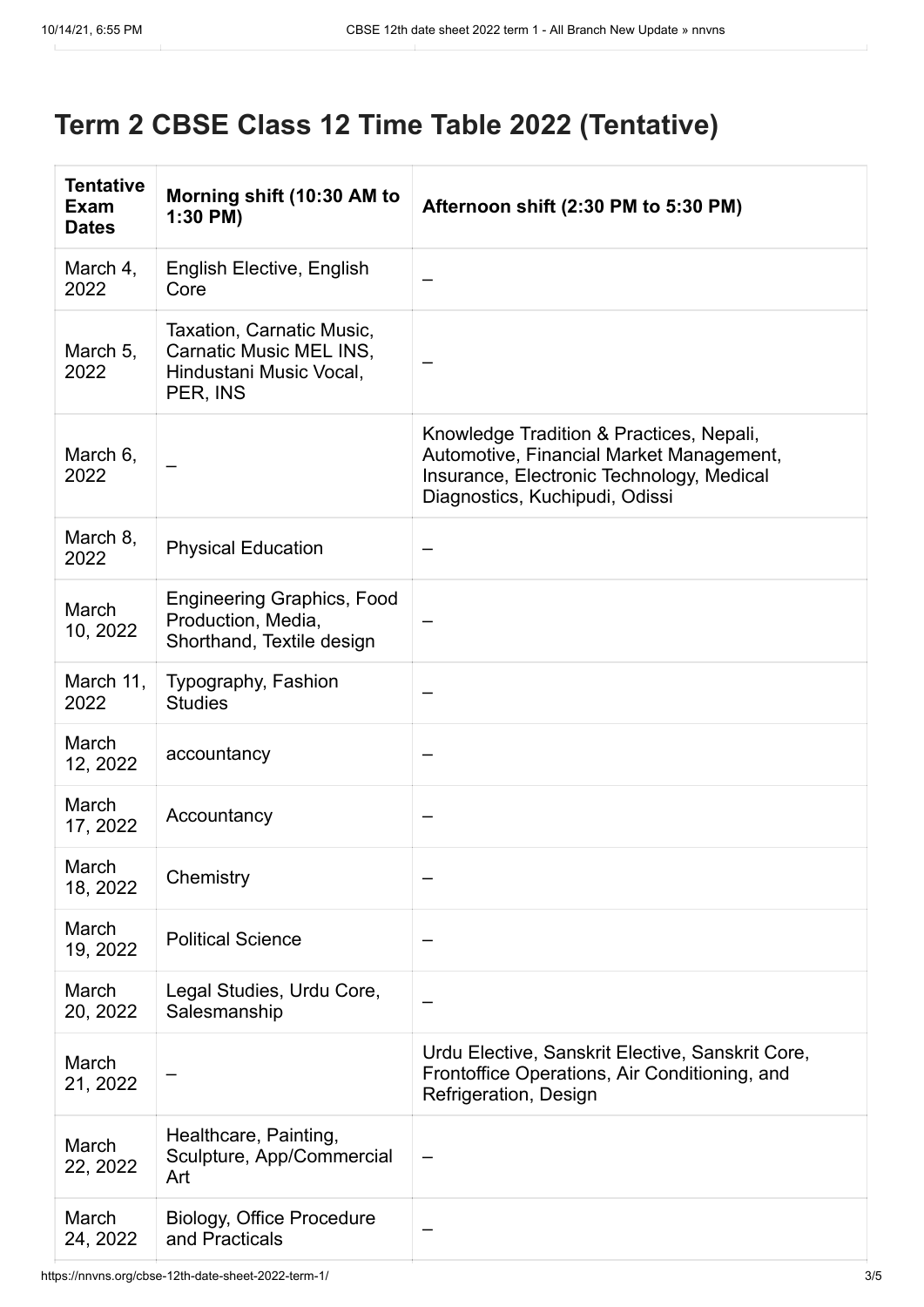| March<br>25, 2022 | Economics                                                                                                   |                                                                                                                                             |
|-------------------|-------------------------------------------------------------------------------------------------------------|---------------------------------------------------------------------------------------------------------------------------------------------|
| March<br>27, 2022 | French                                                                                                      | Horticulture, Electrical Technology, Cost Accounting,<br>Shorthand, Music Production, Food Nutrition and<br>Dietetics, Early Childhood Care |
| March<br>28, 2022 | Sociology                                                                                                   |                                                                                                                                             |
| March<br>29, 2022 | <b>Informatics Practical (New</b><br>and Old), Computer Science<br>(New and Old), Information<br>Technology |                                                                                                                                             |
| March<br>30, 2022 | Mathematics, Applied<br>Mathematics (Acad and<br>Skill)                                                     |                                                                                                                                             |
| April 1,<br>2022  | Hindi Elective, Hindi Core                                                                                  |                                                                                                                                             |
| April 2,<br>2022  | Web Application, Tourism                                                                                    |                                                                                                                                             |
| April 3,<br>2022  | Geography                                                                                                   |                                                                                                                                             |
| April 4,<br>2022  | Punjabi, Bengali, Marathi,<br>Arabic, Telugu Telangana,<br>Japanese                                         |                                                                                                                                             |
| April 5,<br>2022  | Psychology                                                                                                  |                                                                                                                                             |
| April 7,<br>2022  | <b>Home Science</b>                                                                                         |                                                                                                                                             |
| April 8,<br>2022  | Physics, Applied Physics                                                                                    |                                                                                                                                             |
| April 9,<br>2022  | Banking, Graphics, Kathak<br>dance, Bharatnatyam<br>dance, Yoga                                             |                                                                                                                                             |
| April 10,<br>2022 | <b>History</b>                                                                                              |                                                                                                                                             |
| April 11,<br>2022 | Entrepreneurship,<br>Biotechnology, Library and<br>Info Science, Beauty and<br>Wellness, Agriculture        |                                                                                                                                             |
| April 12,<br>2022 | National Cadet Corps,<br>Marketing, Geospatial<br>technology                                                |                                                                                                                                             |
| April 14,         | Retail, Mass Media Studies                                                                                  | Tamil, Telugu, Sidhi, Gujarati, Manipuri, Malayalam,                                                                                        |